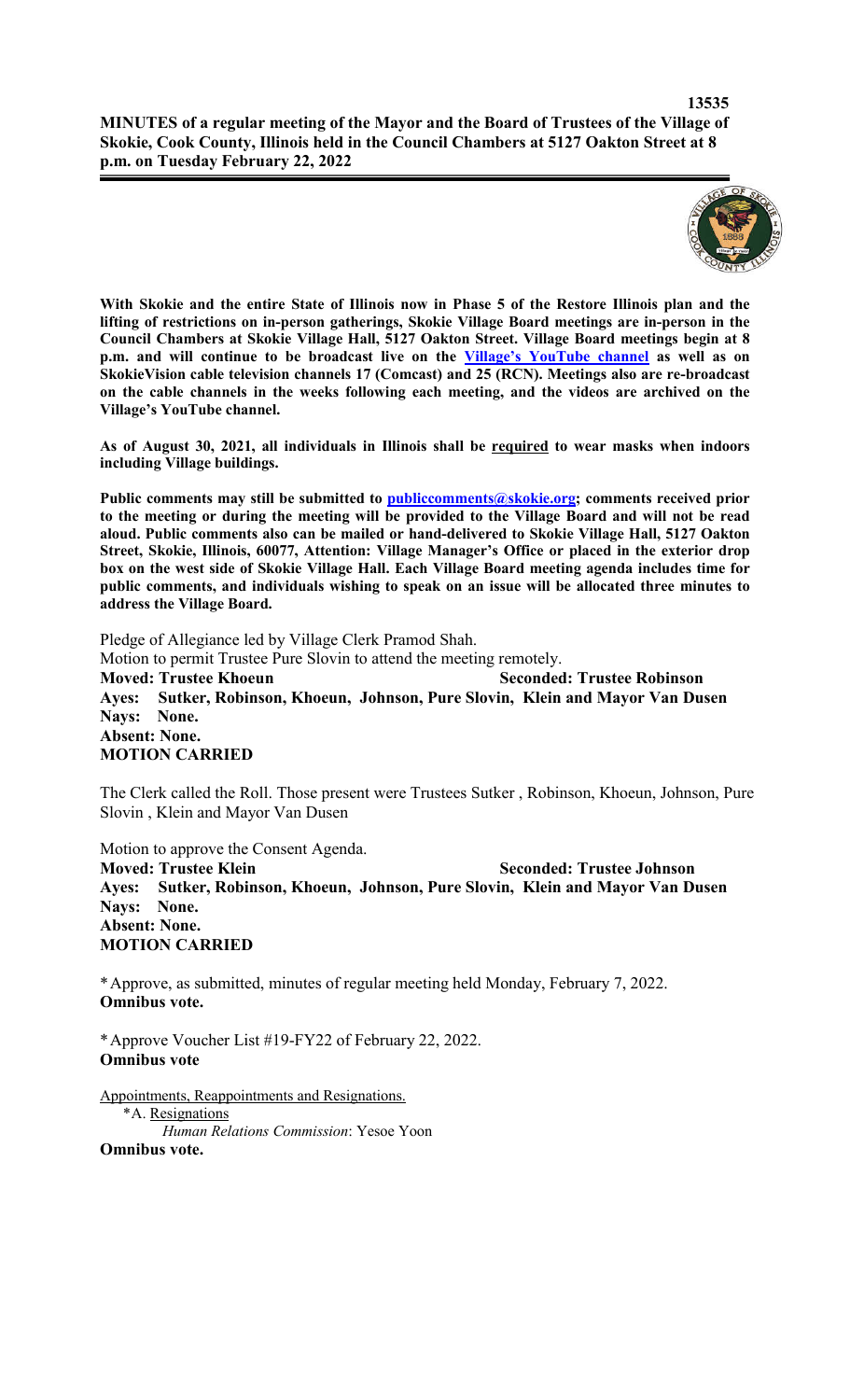### **13536 Meeting of the Mayor and Board of Trustees Tuesday, February 22, 2022 Page Two**

# Report of the Village Manager.

A. Establishing a PACE (Property Assessed Clean Energy) Area and Program to Finance Energy Efficiency and Water Use Improvement Projects.

Motion to concur with staff's recommendation and request Mayor and Board approval of an ordinance establishing a PACE (Property Assessed Clean Energy) area and Program to finance energy projects and other related environmental matters. Manager Lockerby answered questions from the Board.

### **Moved: Trustee Sutker Seconded: Trustee Khoeun Ayes: Sutker, Robinson, Khoeun, Johnson, Pure Slovin, Klein and Mayor Van Dusen Nays: None. Absent: None.**

# **MOTION CARRIED**

\*B.Replacement of Fire Hydrants and Accessories – Core and Main, Lake Bluff, IL - \$62,656 and Ziebell Water Service Products, Elk Grove Village, IL -\$62,656 and Water Products Company, Aurora, IL - \$9,630.

Motion to award a contract to – Core and Main, Lake Bluff, IL - \$62,656 and Ziebell Water Service Products, Elk Grove Village, IL -\$62,656 and Water Products Company, Aurora, IL – \$9,630 for replacement of fire hydrants and accessories. **Omnibus vote.**

\*C Main Street Landscaped Median & Channel Park Gateways Maintenance & Services – Moore Landscapes, Northbrook, IL - \$31,760.

Motion to award a contract to Moore Landscapes, Northbrook, IL in the amount of \$31,760 for Main Street landscaped median and Channel Park Gateways maintenance and services. **Omnibus vote.**

Report of the Corporation Counsel.

SECOND READING:

A. Ordinance 22-2-C-4590

Motion to approve an ordinance amending Chapter 118, Article VIII, Section 118-175 and Appendix A Use Table of the Skokie Village Code pertaining to car dealers and marine craft dealers (2021-24P). This item is on the agenda for second reading and adoption. **Moved: Trustee Klein Seconded: Trustee Sutker** 

Trustee Robinson asked questions pertaining to the routes that the trucks will go , timing of deliveries , bird migration, bird strikes, sales tax that Carvana would bring to Skokie, billboardsign code, bond for demolition if the structure is vacant for 2 years, how the review process works, the role of the Sustainable Environmental Advisory Commission (SEAC) and prohibited uses. Manager Lockerby answered all of the questions.

These residents spoke against the proposed project-Jerry Brozek, Janet Ginsburg, Leslie-from Evanston, Scott Brewer, Eleanor Shulist, Pam Sloan, resident at 8949 Kolmar, Kimberly Polka, Robin B., Dana Kilgrin, Mara, Andrea-longtime resident, Gerry Wasserman, William Bennett, Annette, Lauren Grodnicki, Michael Rubinstein, Jake Parker, Dennis Clarke, Rachel Van Hees, Yisroel Ebert, Ted Smulker, Emi Yamauchi, Pam Carlson, Vicky Wolfinger, Keith, Elise Moran, Melina Kelson, Marnie Glazer, Callie Folke, resident of Skokie, Laurie Kaplan, Elaine Carlson, and Melissa Foster.

**Ayes: Sutker, Robinson, Khoeun, Pure Slovin, Klein and Mayor Van Dusen Nays: Johnson. Absent: None.** 

# **MOTION CARRIED**

# B. Ordinance 22-2-C-4591

Motion to adopt an ordinance granting site plan approval for the construction and establishment of a car dealership at 9801 Woods Drive (to be known as 9757 Woods Drive), Skokie, Illinois, in an OR Office Research district and relief from Chapter 82, Section 82-28(b)(1)(a) and Chapter 118, Section 118-175(3)&(4) of the Skokie Village Code (2021-25P). This item is on the agenda for second reading and adoption.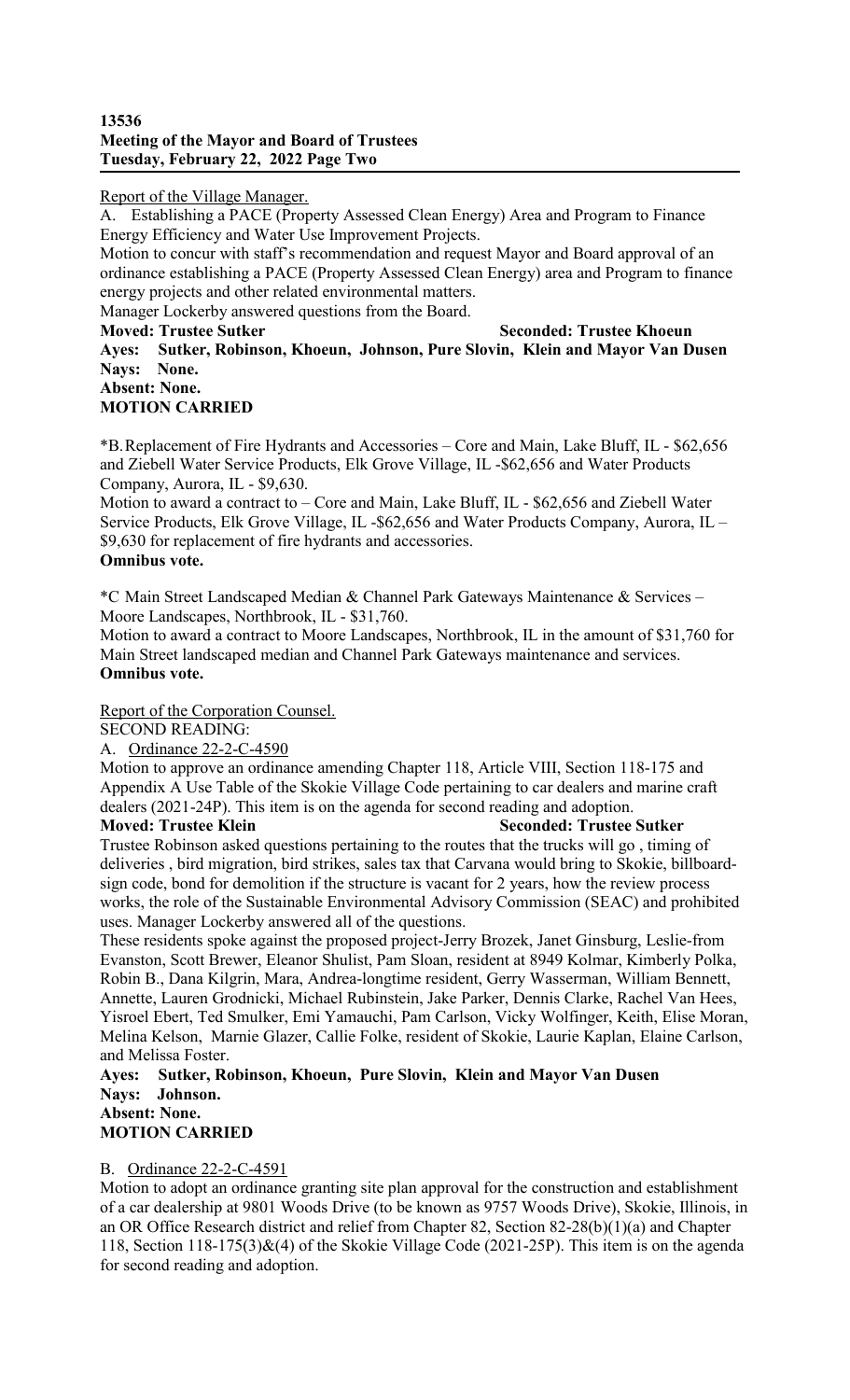**Moved: Trustee Klein Seconded: Trustee Khoeun Ayes: Sutker, Robinson, Khoeun, Pure Slovin, Klein and Mayor Van Dusen Nays: Johnson Absent: None. MOTION CARRIED**

Plan Commission.

A. Plan Commission Case 2022-1P – Site Plan Amendment: 3720 Touhy – Chick-Fil-A. Motion to concur with the Plan Commission that the petitioner's request for the site plan amendment at 3720 Touhy in a B2 commercial district be approved subject to all conditions. **Moved: Trustee Klein Seconded: Trustee Sutker Ayes: Sutker, Robinson, Khoeun, Johnson, Pure Slovin, Klein and Mayor Van Dusen Nays: None. Absent: None.** 

#### **MOTION CARRIED**

B. Plan Commission Case 2022-2P – Special Use Permit – Drive-Through Restaurant: 3720 Touhy Avenue – Chick-Fil-A.

Motion to concur with the Plan Commission that the petitioner's request for a special use permit for a limited service with a drive-through at 3720 Touhy in a B2 commercial district be approved subject to all conditions.

**Moved: Trustee Klein Seconded: Trustee Sutker Ayes: Sutker, Robinson, Khoeun, Johnson, Pure Slovin, Klein and Mayor Van Dusen Nays: None. Absent: None.** 

# **MOTION CARRIED**

C. Plan Commission Case 2022-3P – Special Use Permit – Outdoor Dining: 3720 Touhy Avenue – Chick-Fil-A.

Motion to concur with the Plan Commission that the petitioner's request for a special use permit for outdoor dining at 3720 Touhy Avenue in a B2 commercial district be approved subject to all conditions

**Moved: Trustee Klein Seconded: Trustee Sutker Ayes: Sutker, Robinson, Khoeun, Johnson, Pure Slovin, Klein and Mayor Van Dusen Nays: None. Absent: None. MOTION CARRIED**

Public Comments sent by email to the Village Board for the February 22, 2022 meeting. Noreen Winningham, Nancy Bender, Vicki Wolfinger, Kathy Bergen Raffetto., Lisa Silverman -2 emails, Roberta Silver, Lauren Grodnicki-several emails, Kelly Oldfield, Beryl Elenbogen, Amanda J. Holman, Pam Cofre, No name provided, Melina Kelson- 2, Robert Neuhaus, Matthew Sabonis, Joy Benvenuti, Gina C. Wisniewski, Peggy Levine, Barb Mondl, Kira Brecht, Susan Giffen, Patricia Rich, Judy Mendel, John and Jane Balaban, Joe Maschek, Judy Elkayam, Martha Witwer, Mary Ellen Scandale, Cammy Fortuna, Larry Kirby, Toby Bernstein-several emails, Joy Benvenuti, Robert Kusel, Noelle Sullivan, Georgia Gebhardt, Debbie Toledo, Marlon Clemens, Susan Comstock Jeanne Kerl, Marlene Mitchel, Catherine Catellani, Beth Jordan-Kroll, James Lamb, Beverly Pines Kehr, Hrisey Z, Christine Bueno, Rachel and Fred Moore, Larry Kirby, Linda Ortolano, Linda LaBuda, Linda Waycle, Piper Rothschild, Emily Okallau, Marilee and Matt Cole, Shira Hammann, Linda Sanchez, No Name provided, Nancy Halliday, Edie Hertel, M. Posner, J. A. Ginsburg, Jack Lullo, April Markul, Christine Esposito, Cammy Fortuna, Leslie Nathan, Becky Barak, Mary Griswold, D. Powers, Celeste Cifala Roy, Kimberly Polka, Rene Roy, Larry M. Brown and Anita J. Brown, Brad Omori and family, Jessy Bradish, and Hugh Iglarsh.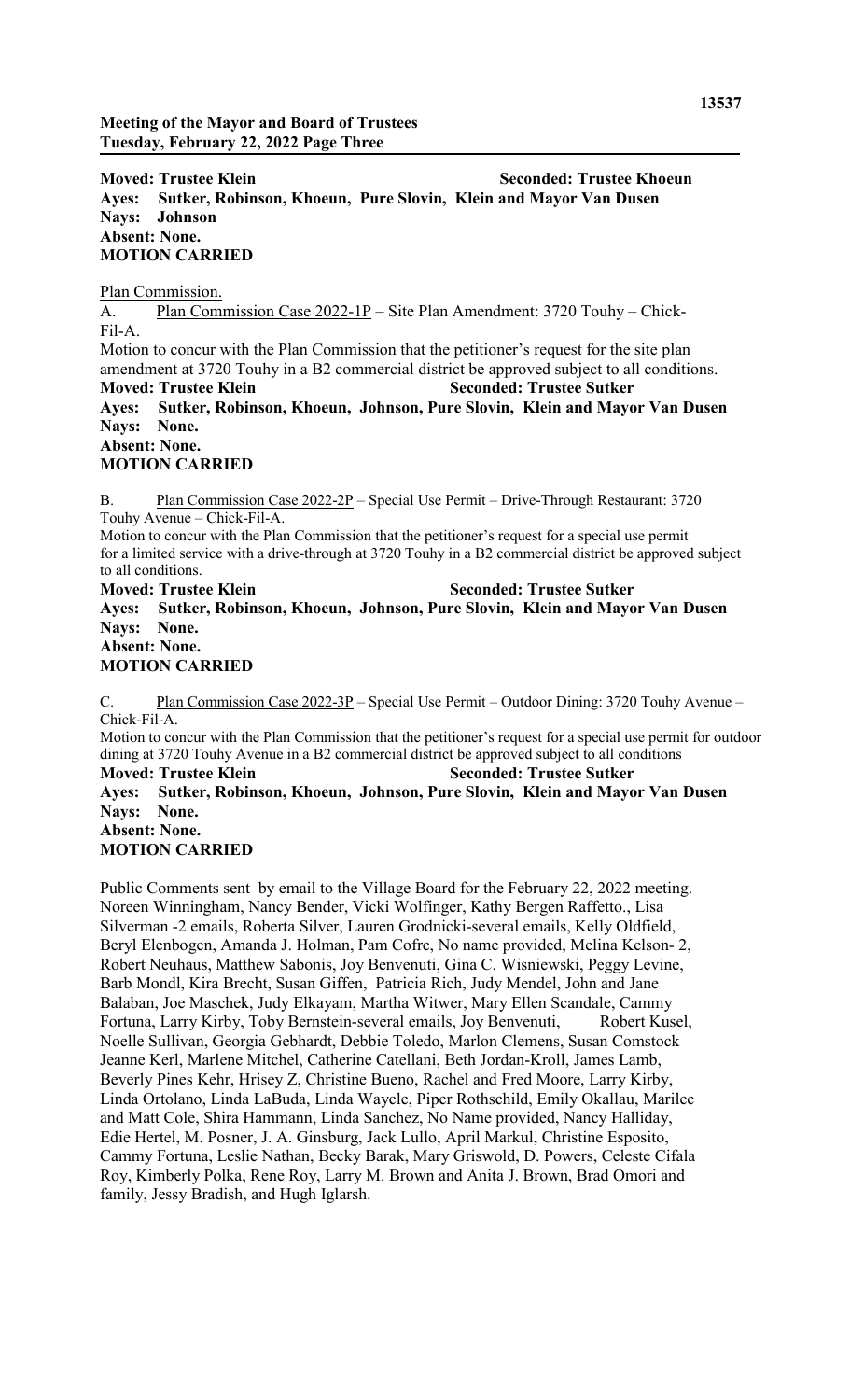# **13538 Meeting of the Mayor and Board of Trustees Tuesday, February 22, 2022 Page Four**

Adjournment. Motion to adjourn at 10:40 p.m. **Moved: Trustee Sutker Seconded: Trustee Klein Ayes: Sutker, Robinson, Khoeun, Johnson, Pure Slovin, Klein and Mayor Van Dusen Nays: None. Absent: None. MOTION CARRIED**

-------------------------------

Pramod Shah, Village Clerk

Approved:

---------------------------------- Mayor Van Dusen

Items marked with an asterisk (\*) indicate they are part of the Consent Agenda that contains routine items or items which have already been discussed by the Mayor and Board at a previous public meeting and require a second reading. Items on the Consent Agenda are passed in one vote at the beginning of the Board Meeting. Prior to the vote on the Consent Agenda, the Mayor will inquire if there is any matter which anyone wishes to remove from the Consent Agenda. If there is an item on the Consent Agenda which you wish to address, please inform the Mayor at that time you wish to remove it from the Consent Agenda.